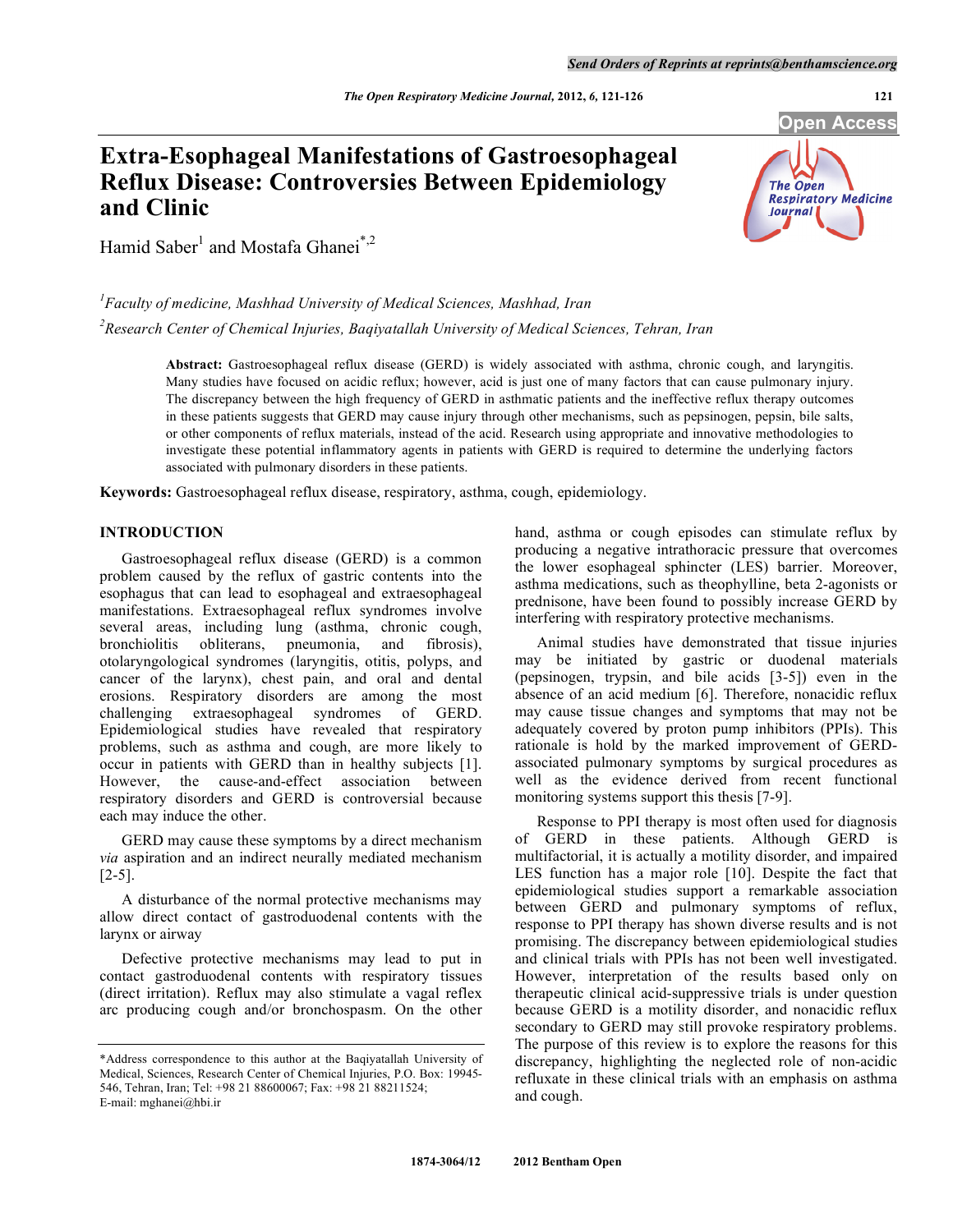#### **PATHOPHYSIOLOGIC ROLES OF NON-ACIDIC RE-FLUX IN EXTRA-ESOPHAGEAL MANIFESTATIONS OF GERD**

 As mentioned above, many studies have focused on acidic GERD. The discrepancy between the high frequency of GERD in asthmatic patients and the low effectiveness of acid-suppressive treatments on asthmatic symptoms may suggest that GERD can exert its effects through mechanisms other than excessive acid production and/or that asthma per se can lead to GERD. Acid suppression and PPI therapy can change acidic reflux to nonacidic reflux, but in fact, they do not resolve reflux that can still produce respiratory symptoms [11]. Aspiration of gastric contents, such as pepsinogen, pepsin, pancreatic enzymes, and bile acids/salts, has also been reported to cause respiratory symptoms in asthmatic patients [12,13]. Bronchial epithelial cells of patients that are under treatment with PPIs have been shown to promote elevated IL-8 production in response to gastric content exposure. These data suggest that the refluxe in patients treated with PPIs may still induce pulmonary inflammatory responses that may even be induced in response to microbial agents or endotoxins in gastric content [14]. However, few studies have examined the role of nonacidic reflux on respiratory epithelium. Moreover, the constituents of gastric contents that have the most deleterious consequences on the respiratory epithelium have not yet been identified.

 Pepsin can induce the production and release of inflammatory mediators and receptors in hypopharyngeal tissues under nonacidic conditions, which shows that pepsin may be associated with laryngeal epithelial inflammation during the course of nonacidic GERD in patients treated with high-dose PPI [15]. Pepsin may enter epithelial cells by endocytosis and cause Golgi complex and mitochondrial damage as well as interfere with gene expression pathways that are implicated in cell toxicity. Irreversible inhibition of peptic activity seems to prevent at least some of these changes. Pepsin can even lead to tissue injury at a pH of 7 after reactivation in epithelial cell [16]. In a study by Patterson *et al*., the authors reported that gastric contents in the esophagus in patients with asthma and chronic cough facilitated the release of substance P and neurokinin A into the lungs thus causing an inflammatory response in the respiratory epithelium [17]. Moreover, esophageal distention may induce neurogenic reflexes that can result in neurogenic airway inflammatory responses [13]. Improvement of respiratory symptoms following fundoplication and other surgical treatments indirectly supports this idea [18].

#### **ASTHMA AND GERD**

 *Epidemiology*. In the last decades, many efforts have been made to identify a possible association between GERD and asthma. GERD prevalence in patients with asthma has varied widely in different populations, ranging from 30% to 90% [19,20]. In a systematic review that examined 28 studies, a 59.2% weighted-average prevalence of GERD symptoms was observed in patients with asthma, while only 38.1% of controls had these symptoms [21].

 A very careful study reported by Sontag *et al.* [22] demonstrated a higher frequency and severity of daytime and nighttime reflux symptoms in asthmatic patients than in appropriate controls. In Norway, a recent cohort study in 58,000 subjects reported that asthmatic patients were about 60% more likely to show GERD symptoms than were controls after adjustment for confounding factors [odds ratio (OR), 1.6 [23]. Another study in the UK demonstrated that the risk for asthma is increased in the years after the diagnosis of GERD (OR, 1.4; 95% CI, 1.0–2.1) [24]. More recently, DiMango *et al*. demonstrated that asthmatic patients with GERD had lower asthma-related quality of life than did patients without GERD [25].

 Temporal correlation between GERD and asthmatic symptoms is another important aspect that seems to reinforce the theory. In fact, such an association between pulmonary symptoms and acid reflux events detected by esophageal pH testing has been reported in 46 to 78% of patients with asthma. Consequently, if reflux triggers asthma, which in turn increases reflux episodes, a pathological circular effect may cause worsening or prolongation of asthmatic symptoms.

*Diagnosis*. The results of many studies using acid suppression strategy in asthmatic patients are not comparable since GERD has been identified on the basis of different mechanisms, such as clinical manifestations, pH monitoring, or both [26,27]. The follow-up period, type and dosage of acid-suppressive drugs were also different in these studies. Other confounding aspects when analyzing the literature include the different target endpoints (improvement of symptoms, peak flow meter, PFTs, and quality of life) evaluated in the studies.

 *Medical treatment of GERD in asthma*. One method to establish a cause-effect relationship between GERD and asthma is to demonstrate improvement in symptoms following acid-suppressive therapy. Numerous clinical trials have examined the effects of PPI therapy on asthma. Several studies have observed an improvement of asthma symptoms after acid-suppressive therapy [28,29]. In a large study of 207 asthmatic patients with GERD symptoms, the authors concluded that fewer cases developed exacerbation of asthma following treatment with lansoprazole than following treatment with placebo (8 *vs* 22 patients, respectively; *P =*  0.05) [30]. In another study, 15 asthmatic patients (27%) with GERD treated with omeprazole showed a 20% improvement in forced expiratory volume in the first second  $(FEV<sub>1</sub>)$  while only 9% did so in the control group [31]. Levin *et al*. reported an improvement of peak expiratory flow (PEF) rate in 9 asthmatic patients with GERD after omeprazole treatment for 8 weeks [32]. In a double-blind randomized study in 25 patients with asthma and GERD, a statistically significant improvement in evening PEF rate was observed following treatment with omeprazole compared with placebo  $(P = 0.05)$  [33]. In contrast, in a controlled study in 11 asthmatic patients with GERD and nocturnal asthma, low-dose PPI (20 mg/day) did not improve asthma symptoms or PEF [34]. Another study in 36 asthmatic patients with GERD and chronic obstructive pulmonary disease reported no improvement in PFTs results or respiratory symptoms following treatment with omeprazol [35]. In a systematic review by Gibson *et al.* [36] using 12 randomized placebo-controlled trials and the Cochrane methodology, no significant improvement in asthmatic symptoms was found after acid-suppressive therapy in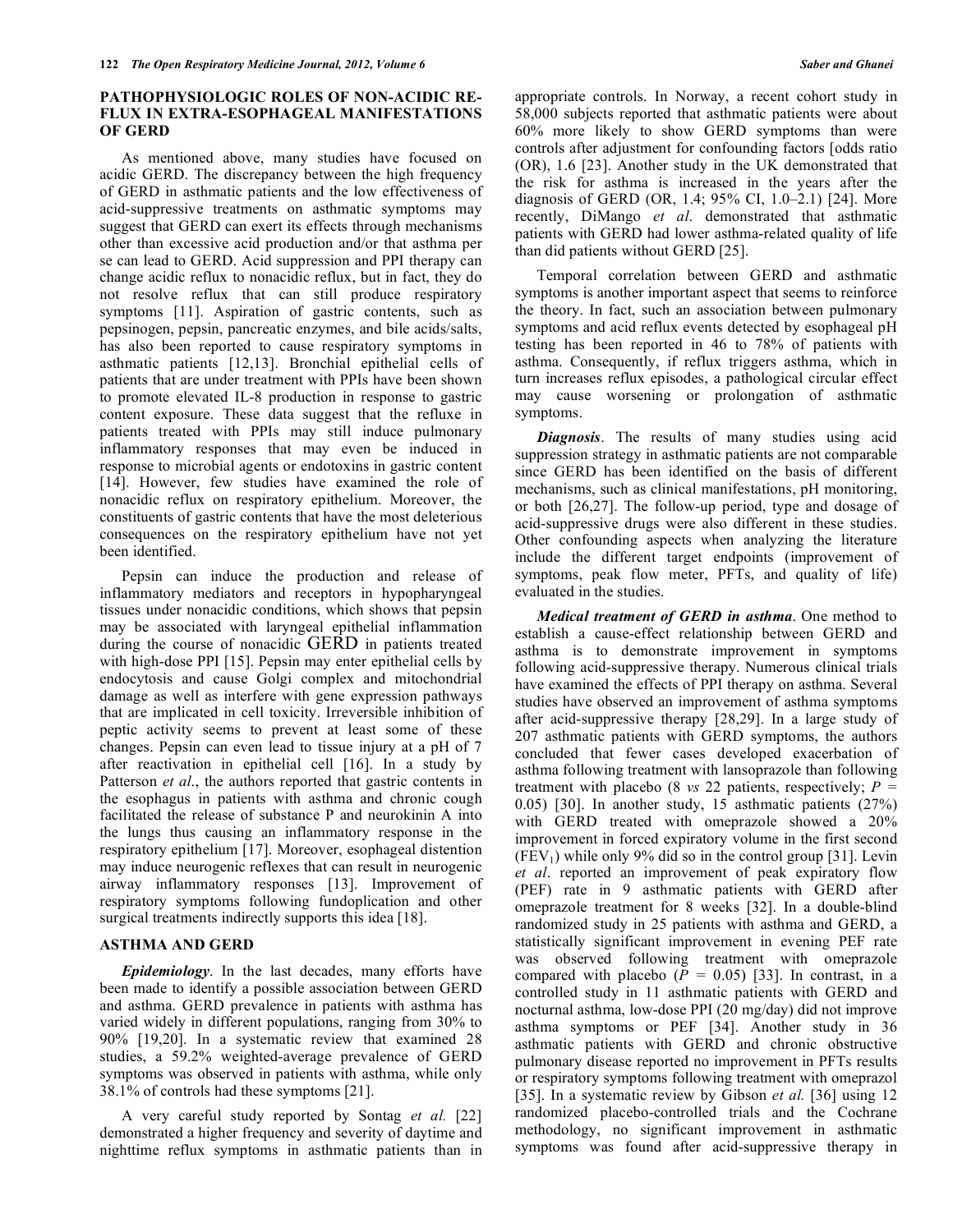GERD patients. In another randomized placebo-controlled study in 207 patients with asthma and GERD symptoms, lansoprazole 30 mg b.i.d for 24 weeks reduced asthmatic exacerbations but did not dramatically improve asthma symptoms and PFTs. It should be considered that patients with moderate to severe GERD were excluded regarding their need for antireflux treatment. Mastronarde *et al*. [37] demonstrated that PPI treatment did not improve asthmatic

 Only 2 studies have shown a significant improvement in peak flow values [27,38].

symptom control in patients with refractory asthma and

silent reflux.

 Data from a recent randomized, double-blind, controlled study by the American Lung Association Asthma Clinical Research Centers revealed that esomeprazole therapy b.i.d for 6 months did not improve control of asthma in patients with refractory asthma and silent reflux [37]. In this study that used ambulatory 24-h pH monitoring before initiation of acid suppression, about 40% of the patients had reflux but did not show clinical significant response to PPI therapy. One limitation, however, was that the role of nonacidic reflux was disregarded in this trial.

 In children, the situation is quite similar to adults. Although 2 studies have reported very good results in children [39,40], Stordal *et al*. [41], in a double-blind randomized trial, concluded that acid-suppressive treatment in asthmatic children with GERD did not improve asthmatic symptoms These variations may partly justify the inconsistency of the results.

 *Surgical treatment of GERD and asthma*. Many uncontrolled studies have suggested that surgery for GER might offer beneficial effects on certain outcomes of asthma. Irwin *et al*. [42] demonstrated that fundoplication could significantly improve asthmatic control in patients who did not initially respond to acid suppression.

 The value of surgical treatment is probably related to the control of any sort of GERD, including both acidic, nonacidic, and bile reflux. Sontag *et al*. [22] compared the effects of fundoplication, ranitidine, and placebo on asthmatic manifestations in asthmatic patients with GERD. They concluded that 74.9% of patients showed improvement in asthmatic symptoms following surgery compared with those of 9.1% of patients who received medical treatment with ranitidine and only 4.2% of the patients in the control group.

# **CHRONIC COUGH AND GERD**

 *Epidemiology.* Chronic cough is one of the most common clinical presentations in primary care practice [43]. It is believed that cough is common in both erosive (30.5%) and nonerosive (34.9%) GERD [44].

 An epidemiological association between gastric reflux and chronic cough has been demonstrated in patients of all ages [45]. However, the major limitation of many of these studies is that patients with reflux-associated cough may have silent GERD and not show GERD symptoms.

 *Diagnosis.* Recently, the pH threshold has also been questioned because weakly acidic reflux has been reported to be responsible for symptoms and cough in asthmatic patients

off and on acid-suppressive therapy. As it occurs with asthma, esophageal pH monitoring has been used to examine the association between cough and reflux in these patients.

 The impact of esophageal motility defects, such as ineffective motility and delayed esophageal clearance, has been examined in chronic cough. In regard to reflex mechanisms, higher cough sensitivity following acid perfusion into the distal part of the esophagus was shown in patients with GERD and cough than in patients with GERD and no cough [46]. Topical esophageal anesthesia with lidocaine has also been shown to block acid-induced cough [47]. In a study in Wistar rats, stimulation of the esophagus with pepsin and acid led to higher c-Fos gene expression in the medulla, suggesting that acid and pepsin stimulation of the distal esophagus may cause cough-center stimulation [48]. It should be mentioned that cough and reflux may worsen each other in a circular manner that could result in more prominent manifestations.

 *Medical treatment of GERD in chronic cough*. Treatment of cough-related reflux has been examined in many trials of acid-suppressive drug therapy and surgery, most of which have had limitations, such as small sample size, and shown inconsistent results that have made it hard to draw conclusion on the basis of their results.

 In a study in patients with reflux and chronic cough, just 1 of 8 patients responded to treatment with omeprazole while none of the 9 individuals in the placebo group had such a response [49]. Kiljander *et al*. reported the results of their study in 29 asthmatic patients with positive 24-h pH monitoring test findings that showed significant improvement with omeprazol [50]. In a recent study, however, Baldi *et al*. [51] found that there was no difference in improvement of cough symptoms in asthmatics with GERD between different doses of lansoprazole.

 In another recent trial using medical treatment with omeprazole, Vaezi *et al*. [52] reported complete improvement of cough symptoms in 10 of 11 cases with GERD following a 2-month period. However, most other trials have not shown significant improvement of chronic cough following treatment with acid-suppressive medical therapy [53], suggesting that factors other than the acidic content of the refluxate can be considered in patients that show no response to PPIs and that the role of nonacidic reflux in these individuals should be investigated. In addition, results from a meta-analysis of randomized controlled trials of chronic cough patients with GERD that compared PPI therapy with placebo over a 3-month period demonstrated no significant improvement in cough symptoms between PPI and placebo (odds ratio =  $0.46$ ;  $95\%$ ) CI, 0.19–1.15). New therapeutic strategies should be proposed that target both acidic and nonacidic reflux in patients with resistant cough.

 *Surgical treatment of GERD in chronic cough*. In patients with documented correlation between GERD and cough who had no response to acid-suppressive treatment, antireflux surgery has yielded encouraging results, suggesting the presence of nonacidic reflux despite PPI therapy [11]. Outcome controlled studies of antireflux surgery in asthmatic patients with cough are required to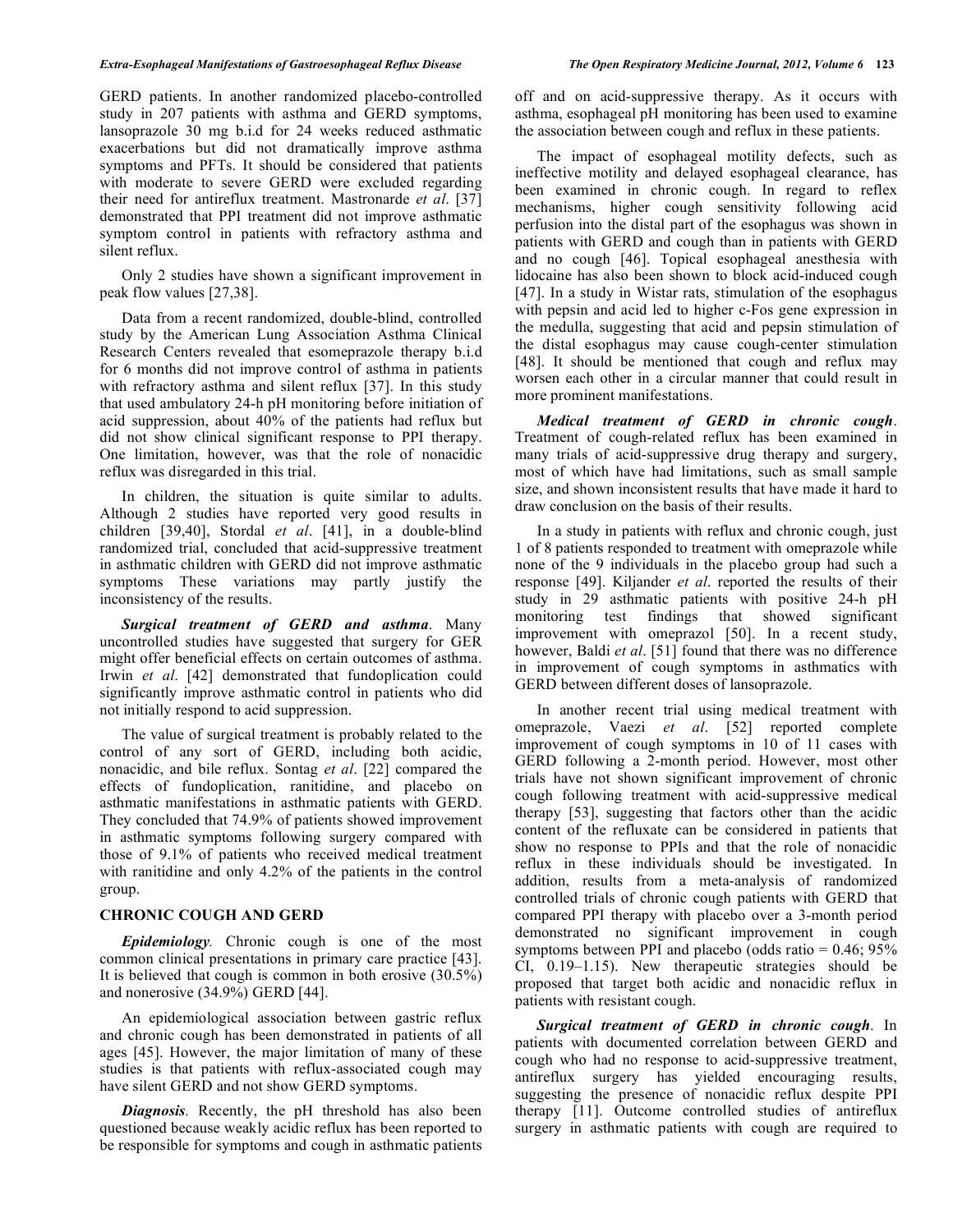elucidate the value of surgery in individuals who do not respond to PPI therapy.

## **OTHER PULMONARY MANIFESTATIONS ASSOCI-ATED WITH GERD**

 Several other pulmonary disorders have been supposed to be related to GERD. Epidemiological studies in these patients have demonstrated an increased risk of chronic bronchitis (OR:1.28) [1], chronic obstructive pulmonary disease (OR:1.22) [54], idiopathic pulmonary fibrosis (IPF) (OR:1.36) [54] and cystic fibrosis [55]. Moreover, GERD is more common in IPF compared with normal population [56]. Various respiratory complications of reflux have been reported in children with neurologic disorders or patients with debilitating diseases secondary to reflux [57].

 Reflux episodes and bile acid aspiration in lung transplant patients have been thought to play an important role in the development of bronchiolitis obliterans syndrome (BOS) [58]. It has been demonstrated that lung recipients with bile in their BALF samples develop BOS earlier and are less likely to improve from BOS. In addition, higher levels of bile acids in BALF samples of lung transplant patients have been shown to be correlated with higher plasma IL-8 concentrations and neutrophilia in the BALF [59]. In the interesting study by Cantu *et al.* [60], the authors concluded that early fundoplication can significantly reduce development of BOS in lung transplant patients with GERD. GERD has been also associated with diffuse bronchiolitis and BOS–associated pneumonia in those without lung transplantation [61]. Also, GERD has been associated with poorer PFT in cystic fibrosis patients with GERD than in patients without GERD [55]. Gastric aspiration is also more prevalent in tube-fed patients and can lead to pneumonia and increased use of hospital resources [62].

#### **FACTORS CAUSING CONTROVERSIES IN THE LITERATURE**

 One explanation is that the design and methodologies differed extensively among the studies because research in this area is spread over multiple disciplines. Moreover, the lack of clarification regarding manifestations actually caused by GERD, the best way of identifying these conditions, and the best treatments and course of therapy may have caused uncertain results. It is likely that patients have been diagnosed mistakenly and their asthma or cough was not a result of GERD. About 20% to 30% of individuals with GERD symptoms still suffer from their previous symptoms while on acid-suppressive treatment. Moreover, persisting reflux can be documented in about half of these cases, which proves the insufficiency of acid-suppressive therapy in these patients [63]. Again, it should be noted that acidic content of the refluxate may represent only 1 of the components involved in respiratory damage, and more specific research is required to identify the source of pulmonary inflammation, such as bile, pepsin, microbial components, and other components, in these patients.

 Another explanation is that individuals with more prominent and severe reflux disease may be more likely to show considerable improvement of pulmonary manifestations following acid suppressive therapy [64,65]. These individuals are usually excluded ethically for safety

reasons from all studies, which may contribute to a large bias in results. Moreover, it should be considered that all PPIs or empirical treatments have their own limitations, and GERD should not be simply ruled out because of insufficient response to PPI treatment. Similarly, inclusion criteria that will lead to the selection of an appropriate target group and the best therapeutic regimens have not yet been defined.

#### **NEW TARGETS FOR TREATMENTS**

 The predominant mechanism of GERD is supposedly transient LES relaxations. Baclofen is an agonist of gammaaminobutyric acid (GABA), which decreases reflux frequency by decreasing frequency of LES in addition to having antitussive effects. However, its side effects have limited its use as a routine medication. Newer GABA agonists with fewer adverse effects are now under investigation and being used in a clinical trial to potentially show improvement in motility disorder in GERD patients. A new generation of antireflux therapies has targeted transient lower esophageal sphincter relaxation, which is the basic underlying cause of reflux. GABA<sub>B</sub> agonists and metabotropic glutamate receptor 5 (mGluR5) antagonists are the most remarkable drugs in this group and have been effective in decreasing reflux symptoms and episodes [66].

#### **CONCLUSIONS**

 GERD is a common disorder caused by the reflux of gastric contents into the esophagus that may lead to several esophageal and extraesophageal disturbances. Most previous randomized clinical trials have targeted acid suppression, and other components of the refluxate have been largely neglected. Currently, there is a considerable body of evidence available indicating the important role of nonacidic gastric components in pulmonary inflammation and toxicity. Symptom improvement in response to surgical procedures that target the basic mechanism of reflux as a motility disorder provides support for this idea. Hence, the important question is how future studies should be designed and which methodologies should be used to obtain more accurate results on the association of GERD and respiratory problems. Definitions and outcome measures should be standardized. The presence and composition of major gastric contents should be investigated in the respiratory tracts in patients with GERD and respiratory problems specially in those that continue to have respiratory problems despite treatment with PPIs. Finally, there is a need for newer treatments that target the basic mechanism of GERD and its role in symptom improvement in these patients.

#### **CONFLICT OF INTEREST**

 The authors confirm that this article content has no conflict of interest.

#### **ACKNOWLEDGEMENTS**

Declared none.

#### **REFERENCES**

- [1] el-Serag HB, Sonnenberg A. Comorbid occurrence of laryngeal or pulmonary disease with esophagitis in United States military veterans. Gastroenterology 1997; 113: 755-60.
- [2] Delahunty JE, Cherry J. Experimentally produced vocal cord granulomas. Laryngoscope 1968; 78: 1941-7.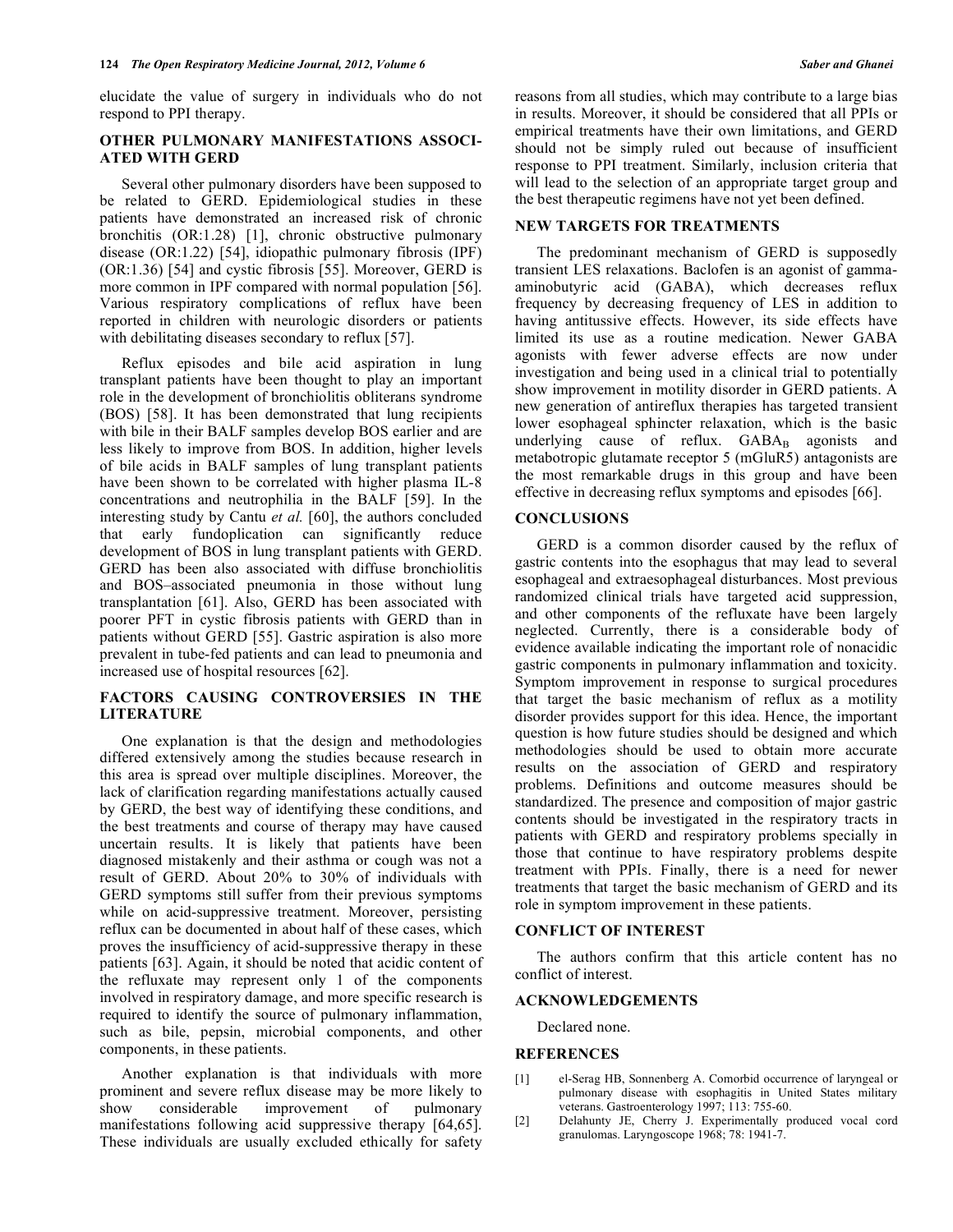#### *Extra-Esophageal Manifestations of Gastroesophageal Reflux Disease The Open Respiratory Medicine Journal, 2012, Volume 6* **125**

- [3] Little FB, Koufman JA, Kohut RI, Marshall RB. Effect of gastric acid on the pathogenesis of subglottic stenosis. Ann Otol Rhinol Laryngol 1985; 94: 516-9.
- [4] Tuchman DN, Boyle JT, Pack AI, *et al*. Comparison of airway responses following tracheal or esophageal acidification in the cat. Gastroenterology 1984; 87: 872-81.
- [5] Vaezi MF. Sensitivity and specificity of reflux-attributed laryngeal lesions: experimental and clinical evidence. Am J Med 2003; 115 (Suppl 3A): 97S-104S.
- [6] Adhami T, Goldblum JR, Richter JE, Vaezi MF. The role of gastric and duodenal agents in laryngeal injury: an experimental canine model. Am J Gastroenterol 2004; 99: 2098-106.
- [7] Blondeau K, Dupont LJ, Mertens V, Tack J, Sifrim D. Improved diagnosis of gastro-oesophageal reflux in patients with unexplained chronic cough. Aliment Pharmacol Ther 2007 15;25: 723-32.
- [8] Irwin RS. Chronic cough due to gastroesophageal reflux disease: ACCP evidence-based clinical practice guidelines. Chest 2006; 129: 80S-94S.
- [9] Sifrim D, Dupont L, Blondeau K, Zhang X, Tack J, Janssens J. Weakly acidic reflux in patients with chronic unexplained cough during 24 hour pressure, pH, and impedance monitoring. Gut 2005; 54: 449-54.
- [10] Sifrim D, Holloway R, Silny J, Tack J, Lerut A, Janssens J. Composition of the postprandial refluxate in patients with gastroesophageal reflux disease. Am J Gastroenterol 2001; 96: 647- 55.
- [11] Tutuian R, Mainie I, Agrawal A, Adams D, Castell DO. Nonacid reflux in patients with chronic cough on acid-suppressive therapy. Chest 2006; 130: 386-91.
- [12] Asano K, Suzuki H. Silent acid reflux and asthma control. N Engl J Med 2009; 360: 1551-3.
- [13] Canning BJ, Mazzone SB. Reflex mechanisms in gastroesophageal reflux disease and asthma. Am J Med 2003; 115(Suppl 3A): 45S-8S.
- [14] Mertens V, Blondeau K, Vanaudenaerde B, *et al*. Gastric juice from patients "on" acid suppressive therapy can still provoke a significant inflammatory reaction by human bronchial epithelial cells. J Clin Gastroenterol 2010; 44: e230-5.
- [15] Samuels TL, Johnston N. Pepsin as a causal agent of inflammation during nonacidic reflux. Otolaryngol Head Neck Surg 2009 ; 141: 559-63.
- [16] Johnston N, Wells CW, Samuels TL, Blumin JH. Rationale for targeting pepsin in the treatment of reflux disease. Ann Otol Rhinol Laryngol 2010; 119: 547-58.
- [17] Patterson RN, Johnston BT, Ardill JE, Heaney LG, McGarvey LP. Increased tachykinin levels in induced sputum from asthmatic and cough patients with acid reflux. Thorax 2007; 62: 491-5.
- [18] Rakita S, Villadolid D, Thomas A, *et al*. Laparoscopic Nissen fundoplication offers high patient satisfaction with relief of extraesophageal symptoms of gastroesophageal reflux disease. Am Surg 2006; 72: 207-12.
- [19] Harding SM, Guzzo MR, Richter JE. 24-h esophageal pH testing in asthmatics: respiratory symptom correlation with esophageal acid events. Chest 1999; 115: 654-9.
- [20] Vincent D, Cohen-Jonathan AM, Leport J, *et al*. Gastrooesophageal reflux prevalence and relationship with bronchial reactivity in asthma. Eur Respir J 1997; 10: 2255-9.
- [21] Vaezi MF. Atypical manifestations of gastroesophageal reflux disease. MedGenMed 2005; 7(4): 25.
- [22] Sontag SJ, O'Connell S, Khandelwal S, *et al*. Asthmatics with gastroesophageal reflux: long term results of a randomized trial of medical and surgical antireflux therapies. Am J Gastroenterol 2003; 98: 987-99.
- [23] Nordenstedt H, Nilsson M, Johansson S, *et al*. The relation between gastroesophageal reflux and respiratory symptoms in a populationbased study: the Nord-Trondelag health survey. Chest 2006; 129: 1051-6.
- [24] Ruigomez A, Garcia RLA, Wallander MA, Johansson S, Graffner H, Dent J. Natural history of gastro-oesophageal reflux disease diagnosed in general practice. Aliment Pharmacol Ther 2004; 20: 751-60.
- [25] DiMango E, Holbrook JT, Simpson E, *et al*. Effects of asymptomatic proximal and distal gastroesophageal reflux on asthma severity. Am J Respir Crit Care Med 2009; 180: 809-16.
- [26] Eherer AJ, Habermann W, Hammer HF, Kiesler K, Friedrich G, Krejs GJ. Effect of pantoprazole on the course of reflux-associated

laryngitis: a placebo-controlled double-blind crossover study. Scand J Gastroenterol 2003; 38: 462-7.

- [27] Shimizu Y, Dobashi K, Kobayashi S, *et al*. A proton pump inhibitor, lansoprazole, ameliorates asthma symptoms in asthmatic patients with gastroesophageal reflux disease. Tohoku J Exp Med 2006; 209: 181-9.
- [28] Kiljander TO, Harding SM, Field SK, *et al*. Effects of esomeprazole 40 mg twice daily on asthma: a randomized placebocontrolled trial. Am J Respir Crit Care Med 2006; 173: 1091-7.
- [29] Sharma B, Sharma M, Daga MK, Sachdev GK, Bondi E. Effect of omeprazole and domperidone on adult asthmatics with gastroesophageal reflux. World J Gastroenterol 2007; 13: 1706-10.
- [30] Littner MR, Leung FW, Ballard ED, Huang B, Samra NK. Effects of 24 weeks of lansoprazole therapy on asthma symptoms, exacerbations, quality of life, and pulmonary function in adult asthmatic patients with acid reflux symptoms. Chest 2005; 128: 1128-35.
- [31] Meier JH, McNally PR, Punja M, *et al*. Does omeprazole (Prilosec) improve respiratory function in asthmatics with gastroesophageal reflux? A double-blind, placebo-controlled crossover study. Dig Dis Sci 1994; 39: 2127-33.
- [32] Levin TR, Sperling RM, McQuaid KR. Omeprazole improves peak expiratory flow rate and quality of life in asthmatics with gastroesophageal reflux. Am J Gastroenterol 1998; 93: 1060-3.
- [33] Teichtahl H, Kronborg IJ, Yeomans ND, Robinson P. Adult asthma and gastro-oesophageal reflux: the effects of omeprazole therapy on asthma. Aust N Z J Med 1996; 26: 671-6.
- [34] Ford GA, Oliver PS, Prior JS, Butland RJ, Wilkinson SP. Omeprazole in the treatment of asthmatics with nocturnal symptoms and gastro-oesophageal reflux: a placebo-controlled cross-over study. Postgrad Med J 1994; 70: 350-4.
- [35] Boeree MJ, Peters FT, Postma DS, Kleibeuker JH. No effects of high-dose omeprazole in patients with severe airway hyperresponsiveness and (a)symptomatic gastro-oesophageal reflux. Eur Respir J 1998; 11: 1070-4.
- [36] Gibson PG, Henry RL, Coughlan JL. Gastro-oesophageal reflux treatment for asthma in adults and children. Cochrane Database Syst Rev 2003; (2): CD001496.
- [37] Mastronarde JG, Anthonisen NR, Castro M, *et al*. Efficacy of esomeprazole for treatment of poorly controlled asthma. N Engl J Med 2009; 360: 1487-99.
- [38] Jiang SP, Liang RY, Zeng ZY, Liu QL, Liang YK, Li JG. Effects of antireflux treatment on bronchial hyper-responsiveness and lung function in asthmatic patients with gastroesophageal reflux disease. World J Gastroenterol 2003; 9: 1123-5.
- [39] Khoshoo V, Le T, Haydel RM Jr, Landry L, Nelson C. Role of gastroesophageal reflux in older children with persistent asthma. Chest 2003; 123: 1008-13.
- [40] Yuksel H, Yilmaz O, Kirmaz C, Aydogdu S, Kasirga E. Frequency of gastroesophageal reflux disease in nonatopic children with asthma-like airway disease. Respir Med 2006; 100: 393-8.
- [41] Stordal K, Johannesdottir GB, Bentsen BS, *et al*. Acid suppression does not change respiratory symptoms in children with asthma and gastro-oesophageal reflux disease. Arch Dis Child 2005; 90: 956- 60.
- [42] Irwin RS, Zawacki JK, Wilson MM, French CT, Callery MP. Chronic cough due to gastroesophageal reflux disease: failure to resolve despite total/near-total elimination of esophageal acid. Chest 2002; 121: 1132-40.
- [43] Irwin RS, Corrao WM, Pratter MR. Chronic persistent cough in the adult: the spectrum and frequency of causes and successful outcome of specific therapy. Am Rev Respir Dis 1981; 123: 413-7.
- [44] Jaspersen D, Kulig M, Labenz J, *et al*. Prevalence of extraoesophageal manifestations in gastro-oesophageal reflux disease: an analysis based on the ProGERD Study. Aliment Pharmacol Ther 2003; 17: 1515-20.
- [45] Irwin RS, Richter JE. Gastroesophageal reflux and chronic cough. Am J Gastroenterol 2000; 95: S9-14.
- [46] Javorkova N, Varechova S, Pecova R, *et al*. Acidification of the oesophagus acutely increases the cough sensitivity in patients with gastro-oesophageal reflux and chronic cough. Neurogastroenterol Motil 2008; 20: 119-24.
- [47] Ing AJ, Ngu MC, Breslin AB. Pathogenesis of chronic persistent cough associated with gastroesophageal reflux. Am J Respir Crit Care Med 1994; 149: 160-7.